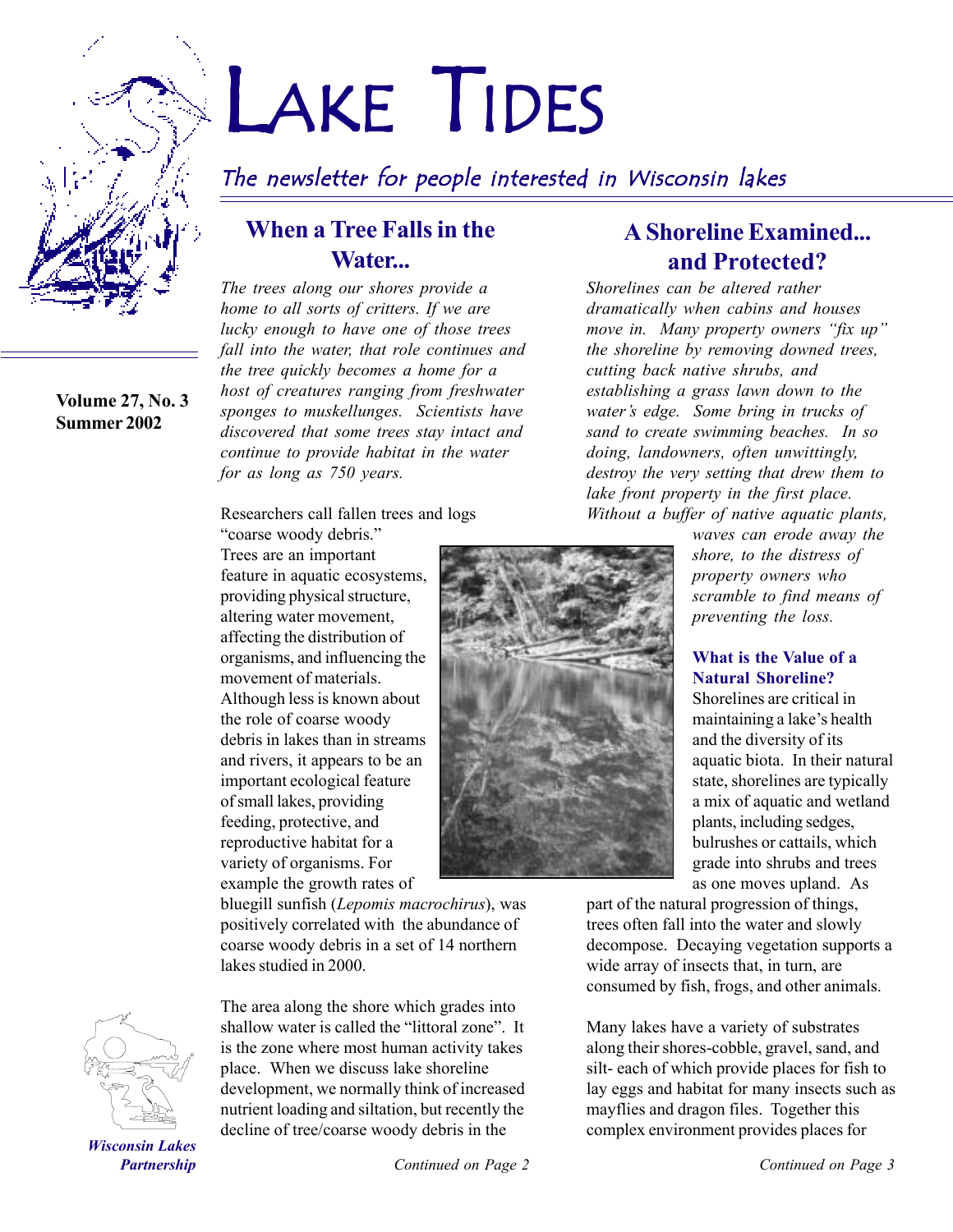## *When a Tree Falls in the Water... Continued from Page 1*

water has been identified as an additional impact of development. As shorelines are developed and cleared, humans both remove trees/coarse woody debris from areas in front of their lots and reduce the potential for trees to fall into the water. The result is that developed lakes have up to 10 times less coarse woody debris than comparable undeveloped lakes. In a new study, scientists hypothesized that within a lake there will be less coarse woody debris in developed portions of shoreline than in undisturbed portions; they attempted to quantify the distance over which this effect occurs. Specifically, using docks as a measure of human influence, this study tested whether there is less coarse woody debris than expected near docks and, if so, within what distance of a dock does this reduction in woody debris occur?

## **Methods**

A team from the University of Wisconsin's Trout Lake Station near Boulder Junction studied five lakes in the Northern Highland Lake District in northern Wisconsin: Trout Lake, Big Muskellunge Lake, Sparkling Lake, Diamond Lake and High Lake. Each of the lakes is located in a mixed coniferous/ deciduous forest with oaks, maples, birch, poplar, balsam fir, red pine and white pine as the dominant tree species.

At each lake, the location of each piece of coarse woody debris and each dock was identified using a global positioning system (GPS). Coarse woody debris was defined as logs which were at least partially submerged, greater than 15 cm in diameter, greater than 1.5 m in length, and at least partially in water less than 1 meter deep. The position of each log and dock was recorded during the summer months in 1996-1998.

## **Results of the Study**

The locations of a total of 982 pieces of coarse woody debris and 266 docks were measured in the five lakes. Lakes ranged in density of coarse woody debris from 7.1 - 41.7 logs per kilometer of shoreline and in density of docks from 1.6 - 7.1 docks per kilometer of shoreline.

In four of the five lakes, there was significantly less coarse woody debris than expected within 50-200 meters of a dock. Sparkling Lake, the one exception, had only 6 docks and these were all grouped in one small section of shoreline.

Previous studies have demonstrated that on the whole-lake scale there is a significant negative relationship between the abundance of trees/coarse woody debris in the water and residential development. The current study showed that within a given lake, segments of developed shoreline had less coarse woody debris than segments of undisturbed shoreline. The spatial scale of this phenomenon showed effects of reduced tree/coarse woody debris up to 50-200 meters of a dock.

The team felt several possible reasons could explain such a pattern. First, it is possible that lakeshore owners actively remove trees/ coarse woody debris from areas around their docks for aesthetic or safety reasons, or to simply keep boats from hitting the logs. These logs may have been pulled onto shore and disposed of, moved into deeper water, or moved to other locations further down the shore. Second, lakeshore owners may have chosen to locate their docks in areas free of coarse woody debris. Finally, removal of riparian trees from developed lots could have reduced the numbers of trees available to fall into the lake, ultimately reducing the abundance of coarse woody debris in near shore areas. The three explanations are not mutually exclusive and it is likely that all three processes are operating concurrently. The data collected by the team were not sufficient to distinguish between these alternatives.

Nevertheless, the data did show a reduced abundance of coarse woody debris within a significant distance of docks. It seems unlikely that dock owners would actively clear logs as far as 200 meters away from docks for safety or aesthetic reasons. Yet, distances up to 50 to 200 meters appear to be the zone of influence between human activities and trees/coarse woody debris. Knowledge of this scale of influence is important for lake managers, policy makers, and the public in their analysis of human/lake

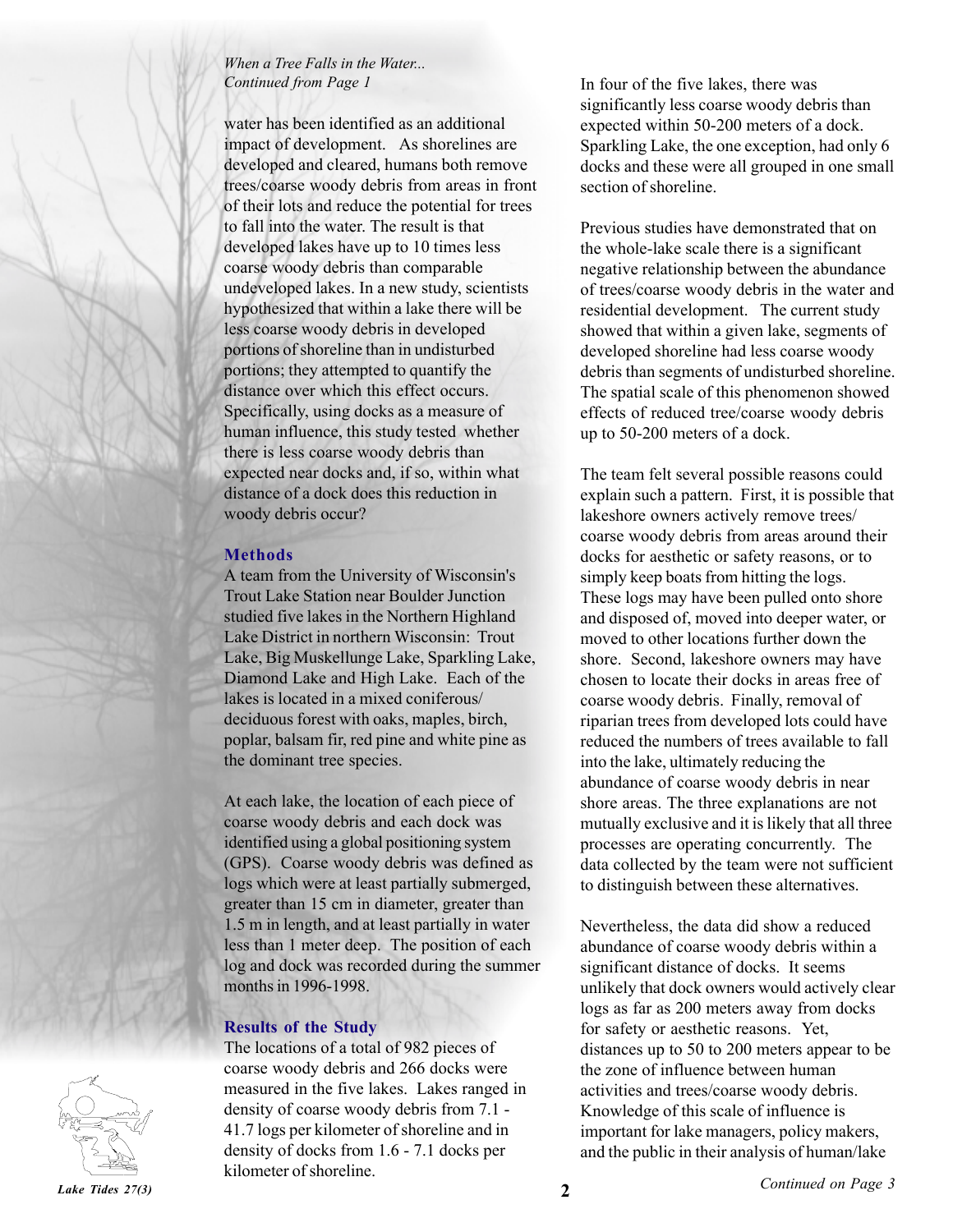#### *When a Tree Falls in the Water... Continued from Page 2*

interactions. So the next time a tree falls in the water near your home, consider leaving it there. The new neighbors that are likely to move into this truly low income housing complex can make your lake a better place.

#### *A Shoreline Examined...and Protected? Continued from Page 1*

northern pike, bluegill, bass, and other fish to spawn, feed, and hide. Loons, ducks, geese, and other water birds nest along banks and feed on aquatic plants and the insects and fish they harbor. Wildlife such as frogs, otters, and mink spend most of their lives along shorelines. Remarkably, eighty percent of the plants and animals on the state's endangered and threatened species spend all or part of

their life cycle within the near-shore zone and as many as ninety percent of the living things in lakes and rivers are found along a lake's shallow margins and shores.

## **Enter the Human Element**

Waterfront property owners have a right to protect their shores for the purpose of erosion control. However, as with any activity that has the potential to adversely affect public interests in navigable water, the placement of shore erosion

control measures, such as rip rap and seawalls, are subject to considerations mandated by the public trust doctrine. In other words, proposed activities should not negatively impact a public resource and the public's interest in habitat, water quality and scenic beauty. Section 30.12 of the Wisconsin state statutes grants the Wisconsin Department of Natural Resources (WDNR) the right to issue permits to place materials or structures on the beds of navigable waterways. Some of these shore erosion treatments, however, can be considered detrimental to the public interest.

*To read the study in its entirety, go to the Lake Tides web site at www.uwsp.edu/uwexlakes/ laketides.*

*Contributed by Timothy K. Kratz, Shawn Giblin, and Julie OíLeary, Center for Limnology, University of Wisconsin- Madison and David W. Bolgrien, United States Environmental Protection Agency, Duluth, MN.*

Replacing natural shorelines with bare rock or walls causes habitat changes that have cumulative environmental side effects on fish and other components of the biologically rich food web. Bare rock or walls generally reduce complex natural near -shore habitats. Riprap replaces natural complex substrate elements with coarse substrates. Shorelines with erosion control structures generally lack woody cover, tree-falls and hanging bank

*Eighty percent of the plants and animals on the state's endangered and threatened species spend all or part of their life cycle within the nearshore zone.*



*An armored shoreline. Is it good for frogs?*

cover. Shorelines with erosion control structures also have less emergent and floating vegetation than sites with no structures. Riprap, vegetated riprap and integrated toe protection cause less adverse effects upon waterways and adjoining property than bulkheads do, and accordingly are preferred over bulkheads as methods to protect shores from erosion in high-energy settings. Gradually, as lakefront lots are developed and subsequently altered, Wisconsin's mosiac of near-shore habitats is simplified and reduced, threatening our biological diversity.

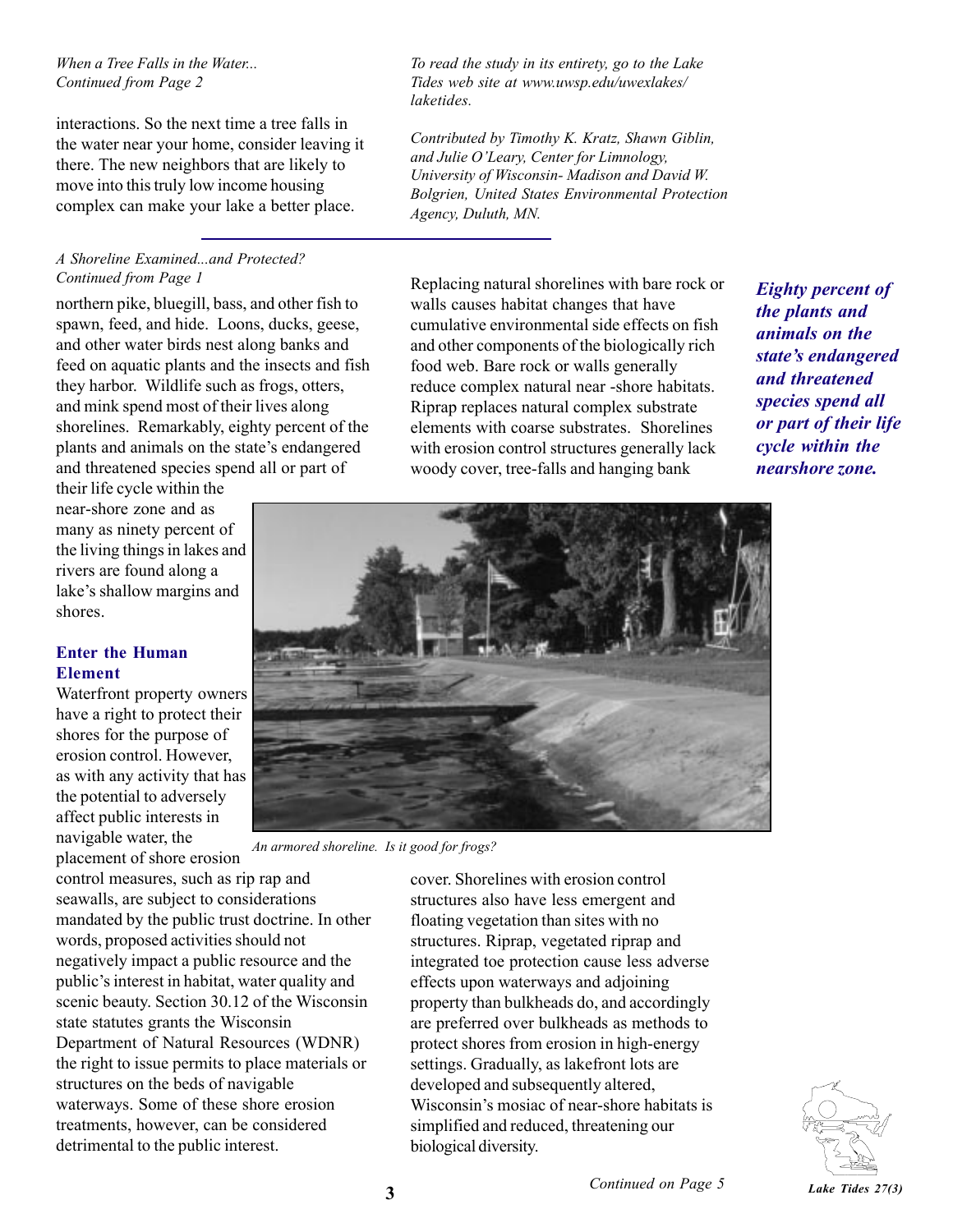

## **Metamorphosis of a Swim Raft**

*Many of these floating objects are large, vertical, and available in a range of vivid and bold colors.*

First, let's begin with a brief lesson in riparian rights. Waterfront property owners, known as riparians, have certain rights, one of which is to place a pier in the near-shore area next to their property. Wisconsin case law has established that this right may be exercised without obtaining a permit provided the pier is a "reasonable" one (i.e. does not interfere with other property owners' rights, the public's right of navigation, or other public interests in water quality, scenic beauty and habitat). Similarly, a riparian has the right to place a swim raft in the water without obtaining a permit so long as the swim raft does not interfere with public rights, the rights of other

manage a select few of these floating objects. New section NR 326.08 of the Wisconsin Administrative Code establishes that "near shore areas are the most heavily used areas of a water body and are the most valuable ecological areas. Extensive and large structures on an individual and cumulative basis interfere with the public's ability to use and enjoy near-shore areas and affect the growth of aquatic vegetation necessary for fish and wildlife habitat." The rule was promulgated based on the perception that swim rafts of a certain dimension pose a threat to these resource values.



*Piers, swimrafts, and other water toys.*

riparian owners, and is placed within 200 feet of shore.

An earlier issue of *Lake Tides* (Summer 2001) reviewed the proliferation of various water toys such as floating trampolines and inflatable rafts known by the rather unforgettable names of "The Blob" and "The Iceberg," on Wisconsin waters. Many of these floating objects are large, vertical, and available in a range of vivid and bold colors. The visibility of these water toys along the shoreline, coupled with their emergence, en masse, along these same shorelines, drew a significant amount of attention. The Wisconsin State Legislature recently approved rules to

The rule, which takes effect September 1, 2002, requires that swim rafts in excess of 200 square feet in area or 38 inches in height obtain permits from the Wisconsin Department of Natural Resources. (The height requirement does not apply to protective covers, diving boards, ladders and slides. Diving boards, ramps, slides and similar accessories, however, are included in the measurement of square footage.) The rule exempts swim rafts which are removed from the water on a daily basis or that are anchored in properly marked and approved swim areas.

*For the text of this rule and other legislative proposals, see http://www.legis.state.wi.us.*

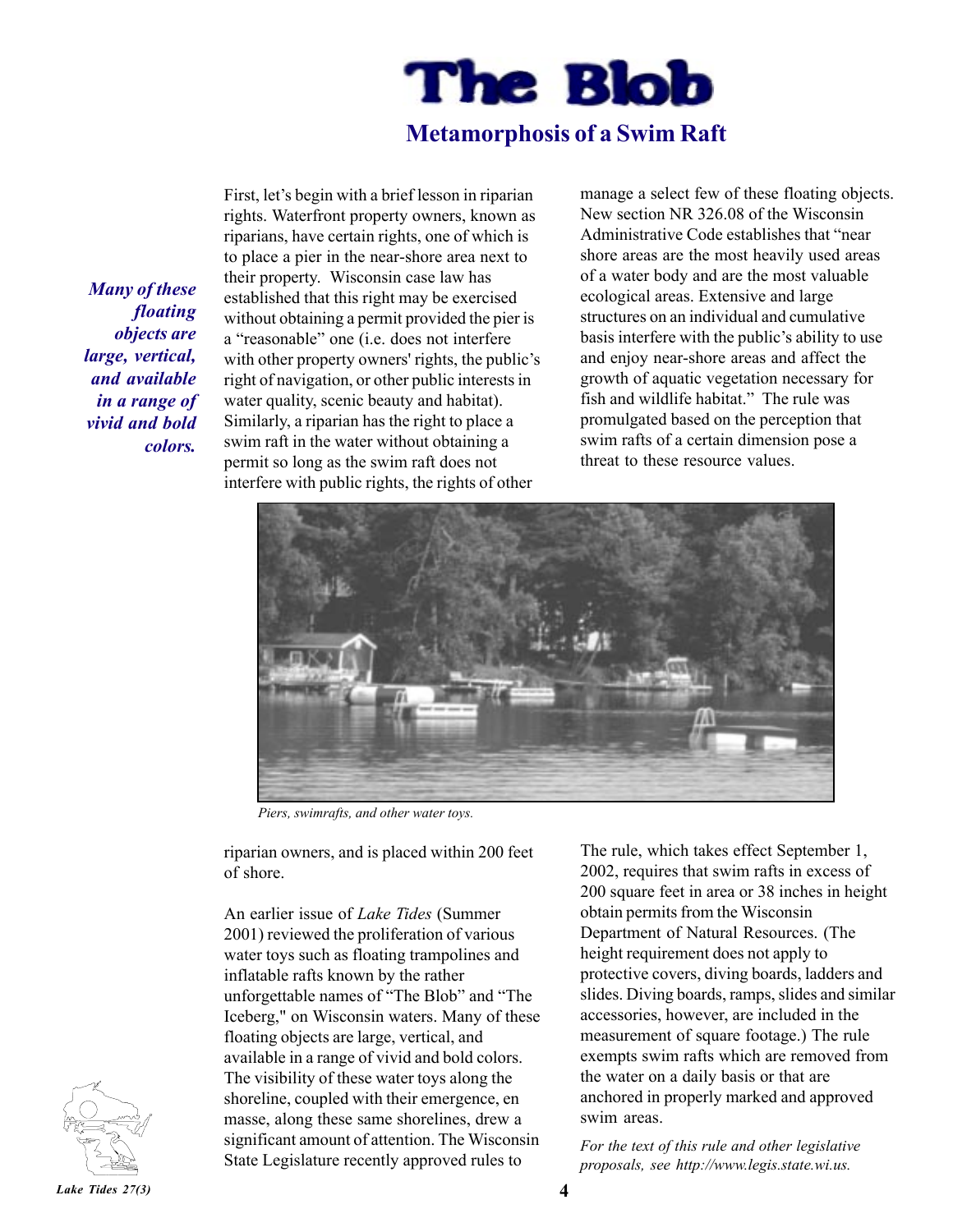*A Shoreline Examined...and Protected? Continued from Page 3*

#### **Enter a Proposed Administrative Rule**

A lack of administrative standards for Chapter 30 erosion control structures has not allowed consistent decision-making by the WDNR across the state. Although WDNR guidance recommends denial of shore protection designed primarily for landscaping or "aesthetic" purposes, current guidance has no standard methodology for assessing lakeshore erosion. The proposed rule, NR 328, contains consistent, logical methods for assessing the severity of erosion at particular locations.

The rule improves the consistency and speed of permit decisions and protects near-shore fish habitats more effectively by simplifying regulation of erosion control practices that benefit fish and wildlife, while prohibiting practices that severely degrade near-shore habitats at sites where erosion can be controlled by other methods. The rule reduces the need for case-by-case analysis in two ways:

> 1) The rule identifies effective and appropriate erosion control practices (particularly restoration of near-shore vegetation and bioengineering approaches) in settings where permits are either not needed or short-form permits will be used; and

2) The rule prohibits erosion control practices that severely degrade nearshore habitats in settings where erosion control can be accomplished through simpler techniques.

#### **The Heart of the Rule**

Very generally, the rule uses storm-wave heights calculated by applicants using a simple formula to categorize a site as either a low (<1foot), moderate (=1foot and <2.3 feet), or high (=2.3 ft.) energy site, and specifies appropriate erosion control options for each category. Various erosion control treatments are identified for each site category as: 1) designs typically approved (short-form permit process); 2) designs generally discouraged

and critically reviewed by the WDNR (longform permit process); and 3) designs prohibited.

For low-energy sites (bays, tributary areas, lakes, many shorelines on small lakes), the rule simply recognizes that working with the existing plant community is the best way to limit/control erosion and restore previously lost habitats. Natural vegetation provides erosion control in several ways. Plants form a network of roots that hold soil particles together and stabilize the bank. Exposed stalks, stems, branches and foliage dampen waves, reduce local flow velocities, and dissipate energy against the plant rather than eroding the soil. Vegetation also acts as a buffer to trap suspended sediment and induce its deposition.  $\mathfrak{D}$ 

In moderate energy settings, some limited use of rock at the toe of the bank along with revegetation of the site is readily permitted to provide erosion control.

In high-energy settings, the rule provides for more aggressive shore protection measures. Under these circumstances, near-shore shoals, bars and beach slopes form as erosion uncovers or sorts out sand, gravel, cobbles, boulders and bedrock from beneath glacial till and other fine soils. These more energy resistant materials are formed into wavebreaking, energy-absorbing barriers that eliminate, or slow, further erosion. In this setting, the allowance of rocks, cobble, and gravel, constructed as riprap treatments minimally alters the site and can meet the waterfront property owners erosion control needs.

Take advantage of an opportunity to participate as this proposed rule package is discussed and revised.

*To obtain the time, date and location of a hearing in your region on the proposed rules for erosion control standards for inland lakes and flowages (NR 328), visit the DNR web site at http:// www.dnr.state.wi.us/org/caer/ce/news/ hearmeet.html.*

*For more information, contact Paul Cunningham at 608/267-7502 or cunnip@dnr.state.wi.us.*





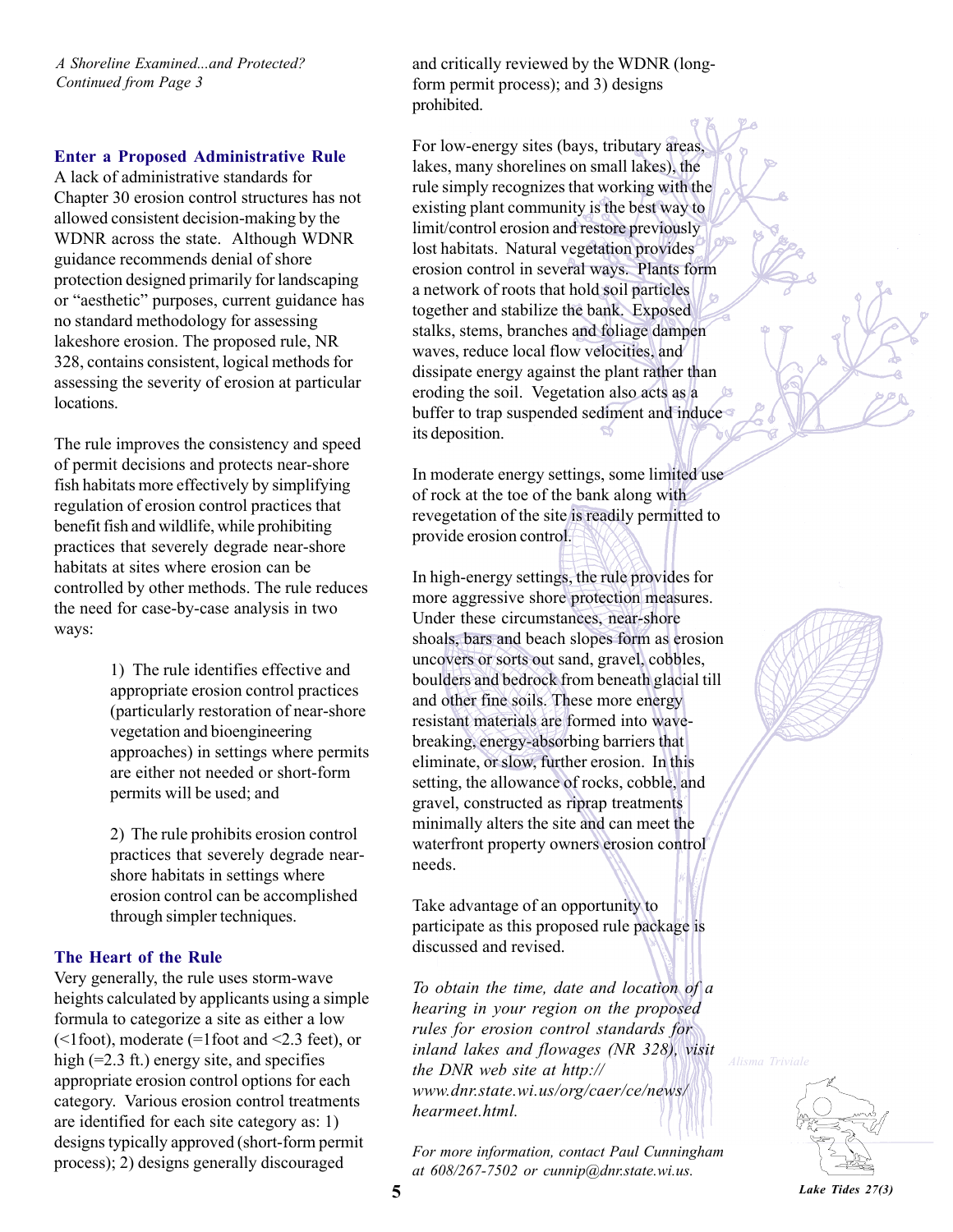## **So, How Are We Doing?**



How is volunteer data used and what is it telling us about Wisconsin lakes? Some variation of this question is often heard from citizen volunteers. While the data provides lake residents with information about the health of their specific lake and the "hands" on" involvement is a tremendous educational opportunity, the data does have important "big" picture" uses. Begun in 1986, there are now enough lakes being monitored by citizens with enough repeated observations to allow us to characterize and track the condition of lakes on a statewide or regional basis.

**Lake the distribution of the distribution**<br> **Lake Testidents** white the data providence was the standard the "hands<br>
or providincent is a fraction of the standard experiment in the monitor of the data does line in proton Under the federal Clean Water Act, the state is responsible for reporting to Congress its progress toward "cleaning up" the state's waterways. Every two years, the Wisconsin Department of Natural Resources (DNR) submits what is called the 305(b) Water Quality Report describing its water quality programs and accomplishments. This report is a condition of receiving federal funding that constitutes a substantial portion of Wisconsin's budget for operating its water management programs - including self-help monitoring. You can view the most recent copy of this comprehensive summary at http:// www.dnr.state.wi.us/org/water/wm/ summary.html.

For the 2001 report, staff compiled information on as many lakes as possible to assess their trophic status and determine trends in water quality. About 70% of this data came from citizen volunteer monitors. While not a perfect statistical representation of the state's lakes, the numbers indicate that about half exhibit what would be considered good water quality (see Figs. 1  $\&$  2) and that overall lake water quality is stable. These data indicate that of the lakes showing trends, more are improving than declining in water clarity.

The data are used in a variety of other ways. It's used as evidence in court cases, permitting matters, and other department decisionmaking, in addition to answering general inquiries from the public or the media. The DNR incorporates lake data in its basin planning efforts, which is used to direct work plans and priorities. For example, meso and

oligotrophic lakes are recommended for protection activities to preserve good water quality. Hyper and eutrophic lakes may be recommended for remedial management actions to restore water quality.

If you want to find out if water quality data has been collected on your favorite lake, go to the DNR's Self Help web site at: http:// www.dnr.state.wi.us/org/water/fhp/lakes/ index.htm and choose "Self Help" and "Lake



Data." It's easiest to begin by entering the county name in which the lake is located and then choose the correct lake name. If there is no data for your lake, maybe you would consider becoming a volunteer? If so, contact your regional DNR Self Help coordinator.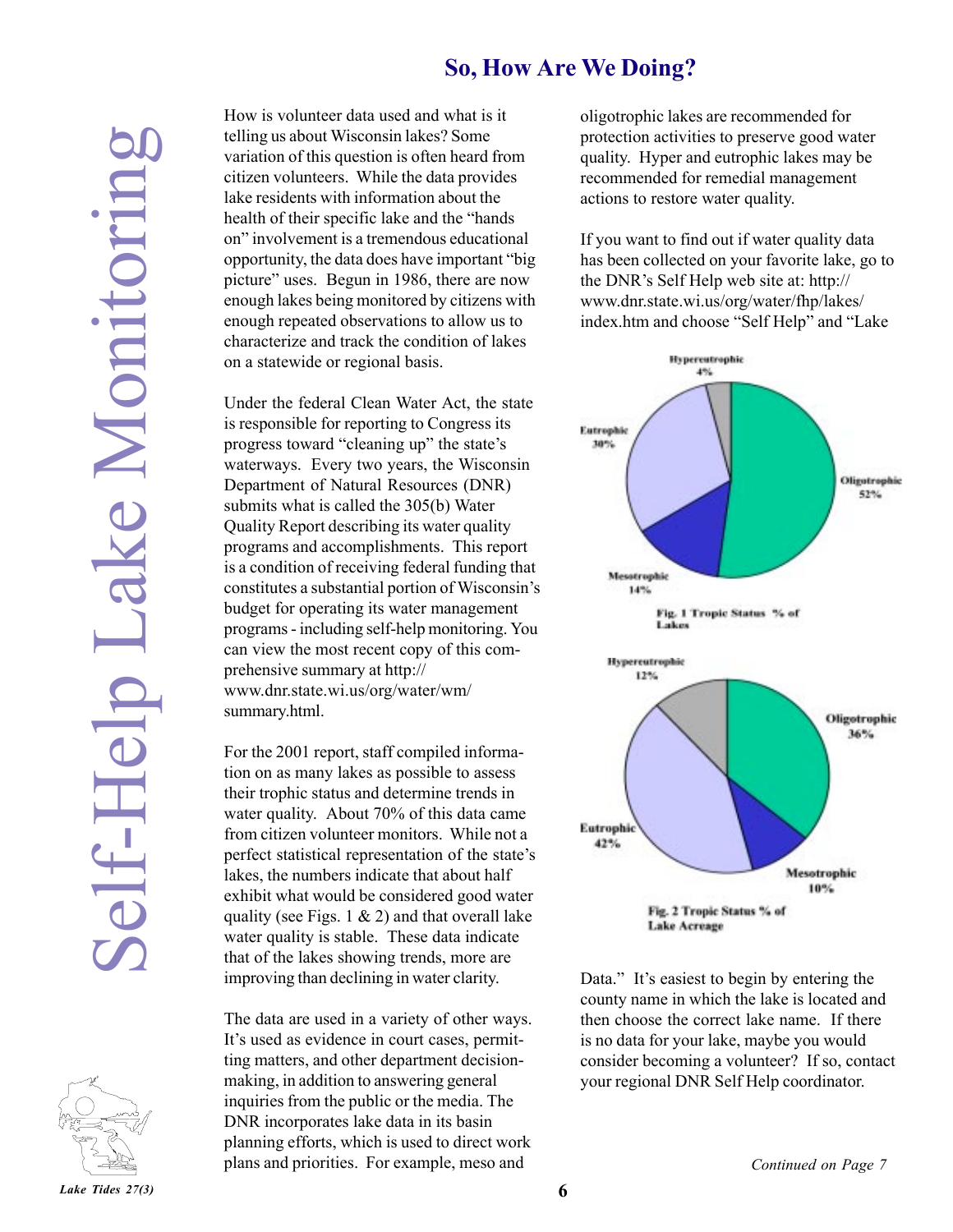#### *So, How Are We Doing? Continued from Page 6*

High quality monitoring data supports sound management and DNR relies on the public to gather much of the data. There are over 700 citizen volunteers participating in the program (see box to the right). Interest in volunteer lake monitoring continues to increase, with over 122 new volunteers starting in 2000, and 194 new volunteers in 2001. Citizen volunteers can be proud that the work they are doing is contributing to the protection of Wisconsin's lakes

## **Wisconsin Self Help Lake Monitoring Participation - 2001**

| Parameter                          | $#$ Volunteers |
|------------------------------------|----------------|
| Secchi Disk Depth                  | 709            |
| Chlorophyll a and Total Phosphorus | 354            |
| Temperature and Dissolved Oxygen   | 165            |
| Eurasian Water Milfoil             | 75             |
| Purple Loosestrife                 | 54             |
| <b>Aquatic Plants</b>              | 44             |
| Zebra Mussels                      | 24             |

*Contributed by Carroll Schaal, Lake Partnership Team Leader, DNR, and Jim Vennie, Lake Data Manager, DNR*

## **Changes Proposed to Lake Grant Program**

The State's Lake Planning and Protection Grants annually provide \$2.6 million in cost-sharing to local lake organizations for a wide variety of lake management activities. A set of administrative rules, titled NR 190 and NR 191, govern how these funds are administered. As priorities change and new legislation gets passed, the rules need to be adjusted and updated. The Wisconsin Department of Natural Resources (DNR) is currently developing a comprehensive rule revision "package" and in September will be requesting the Natural Resources Board to hold public hearings, likely in November, on these changes.

The revision mostly addresses restructuring the Lake Protection Grant rules to clarify and expand existing policies. However, there are some new items of note such as the creation of specific grants for shoreline restoration projects and lake classification implementation projects by counties. Other changes deal with priorities for awarding grants and the application and approval process for grants proposing to implement a lake management plan.

Given that many *Lake Tides* readers will have an interest in commenting on these rules and may not be around in November, this article serves as a "heads up." The proposed rules will not be available for review and comment until after the Natural Resource Board's approval in September. Those interested in reviewing and providing comments should contact Carroll Schaal, Lake Partnership Team Leader, at (608) 261-6423 or email him at schaac@dnr.state.wi.us to get on a distribution list for a copy of the proposal and a schedule for the public hearings. Spanning the hearings is a public comment period when comments can be submitted to the DNR in writing. Hearing attendance is not required to voice your opinion and comments submitted in writing have the same weight and consideration as oral testimony.

This is your opportunity to influence how your state dollars are used to protect Wisconsin Lakes. Your input will count!

*Participate in rule-making and help create law!*

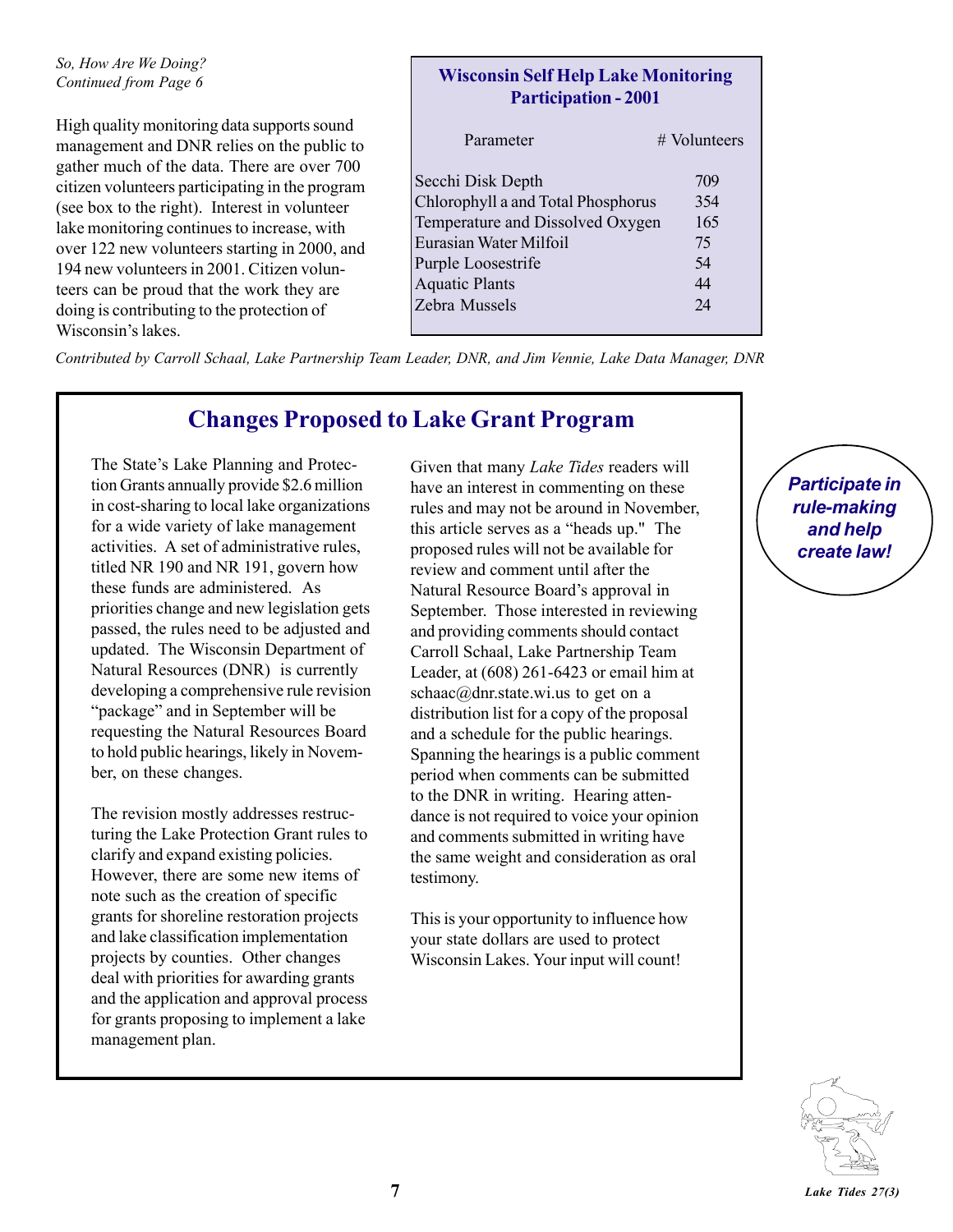# **\$25,000 Award for M-H-LT Students in National Science Foundation Competition!**

A quest by three Minocqua-Hazelhurst-Lake Tomahawk students and their teacher to solve a troublesome Eurasian watermilfoil (EWM) problem in Wisconsin lakes earned them top prize in a national science competition.

Eighth grader, Janelle Zajicek, and seventh graders, Maree Stewart and Luke Voellinger, traveled to Florida June 14th with their teacher, Lisa Ahlers, to present their environmental action plan to prevent the spread of EWM, a serious threat to lake ecology in Wisconsin and 44 other states.

Their plan is to introduce a weevil, a native water bug, into the lakes that are infested with EWM. The weevil feeds on the EWM and keeps the population in check.

With the \$25,000 Bayer/National Science Foundation Award the students plan on distributing brochures to bait and tackle shops to help prevent the spread of the master weed, raise weevils in aquariums, build aqua-view scopes for under water plant exploration, host workshops for others to learn and be involved in the care of weevils, and build the equipment needed to fight this troublesome invasive. And the Misconsin and the capture and the campaign to increase the sevent and the campaign, the provide the spread of EWM, a serious threat to lake ecology in Wisconsin and 44 other states.<br>The wever lies on the EWM ad kee

# **The Headwaters of the Wisconsin River, Lac Vieux Desert, are Adopted!**

County. LuAnn Grayus' second grade class and Tom Himerl's middle school students adopted Lac Vieux Desert. This partnership between elementary students, middle school youth and lake association members brings a fresh new light to the historical lake.

Lac Vieux Desert's lake association hosted a pontoon "Meet the Lake Day" for the students and teachers. While aboard the floating classroom, the students were introduced to the variety of wildlife, plant communities, excellent fishing habitats and historical information provided by pontoon captains, Fred Caskey, Mary Lou Steiner and Dave Stevens. The adoption process is now in the planning stages as the students will begin to tackle issues next school year. They will be off to a good start with a generous donation of funds to purchase lake monitoring equipment. Congratulations on the new partnership!

# **Students Attend Lakes and Water Quality Workshop**

Middle and high school students participated in the Lakes and Water Quality Workshop held at the Florence Natural Resource Center on Thursday, April 25. The workshop was the third in a series of training sessions for environmental science students before they restore native vegetation to a section of shoreline at the county park on Fisher Lake in Florence, Wisconsin, in late Spring of 2002.



Students were introduced to the study of lakes or "limnology" by learning about the physical, chemical and biological characteristics of lakes in the northwoods. Students then broke into groups and rotated through four "water stations" to learn water testing techniques that they will use the day of the restoration to determine the water quality of Fisher Lake.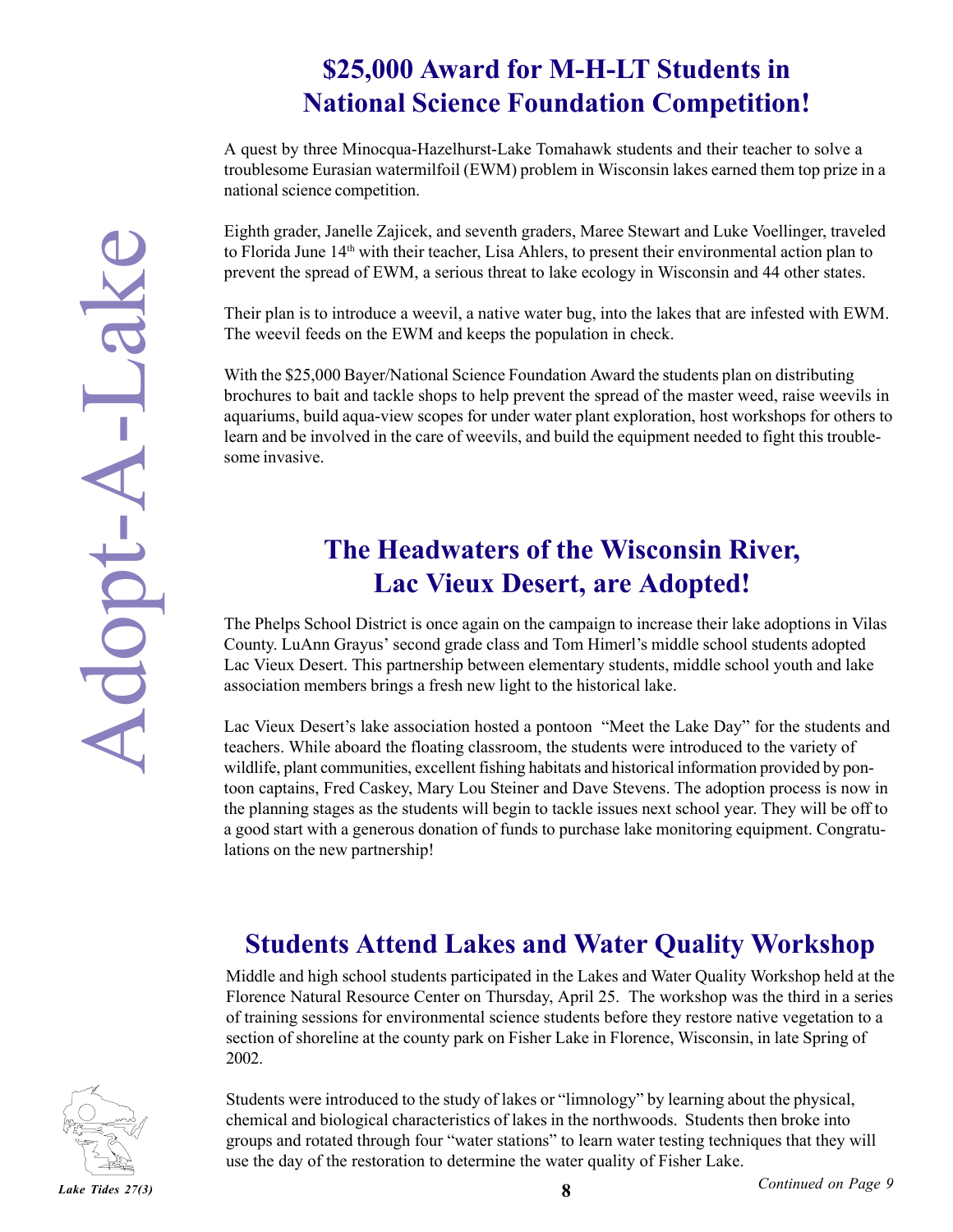## *Students Attend Lakes and Water Quality Workshop Continued from Page 8*

Students made and learned to use a secchi disc to measure water clarity. Students also learned to measure the level of algae using filters and microscopes. Excess algae is caused by nutrients such as phosphorus and nitrogen that come from sediments, manure, pet wastes, grass clippings, improperly maintained septic systems, and misapplications of fertilizers on lawns or farm fields.

Fish "breathe" by extracting oxygen that is dissolved in the water as it passes over their gills. Students learned what levels of dissolved oxygen are necessary for aquatic life, and how to measure dissolved oxygen using a test kit. Cold water can hold more dissolved oxygen than warm water, so they also learned to measure the temperature of water.

Students learned about sampling for macroinvertebrates, such as dragonfly larvae, using dip nets. Some macroinvertebrates are sensitive to pollution and are good indicators of water quality, much like canaries were once used in mines to gauge air quality.

Finally students learned how to prevent the spread of invasive plants and animals such as Eurasian watermilfoil, purple loosestrife, zebra mussels, and smelt by inspecting and cleaning boats and equipment before leaving a water body, emptying bait buckets on land, and removing and destroying purple loosestrife from gardens. Invasive species typically have few natural predators and can grow to large populations that out compete native species.

The workshop and Fisher Lake Restoration Project are part of a Learning Expedition, which is a long-term group project. Learning Expeditions are an important component of the approach to learning known as Expeditionary Learning Outward Bound, which has been implemented in the Florence High School and Middle School thanks to a Comprehensive School Reform grant awarded to the district in April, 2001.

The trainings and shoreland restoration are a collaborative effort of UW-Extension, Florence County Public Schools, Florence County Land Conservation, Florence County Lakes and Rivers Association, Florence County Forestry and Parks, Headwaters Basin Educator, and WI Department of Natural Resources. Funding was obtained from the Department of Agriculture Trade and Consumer Protection and the Comprehensive School Reform grant.

*Contributed by Corrin Seaman, UW-Extension Community Resource Development Agent, Florence County*

## **Smaller Point of View**

I sink slightly as I step on the expanse of sand Which supports an entire lake full of life. I am mesmerized as the distant sun falls, Shimmering atop the vast, rippling surface, Warming the waves wrapped around me. I gaze into the glowing water, barely knee-high, And take note of the minute creatures Swimming freely about my toes, And wish I could see the beauty From yet a smaller point of view.

> -Cassandra Tuszka, Wausau West High School

The Wisconsin Lakes Partnership is working to foster children's appreciation and knowledge of Wisconsin's water resources through the River of Words K-12 art and poetry program. Watch future issues of *Lake Tides* for more artistic expressions, as well as updates on the Wisconsin River of Words program.

*For more information, contact Mary Pardee at 715/346-4978 or mpardee@uwsp.edu.*

VER of WORDS

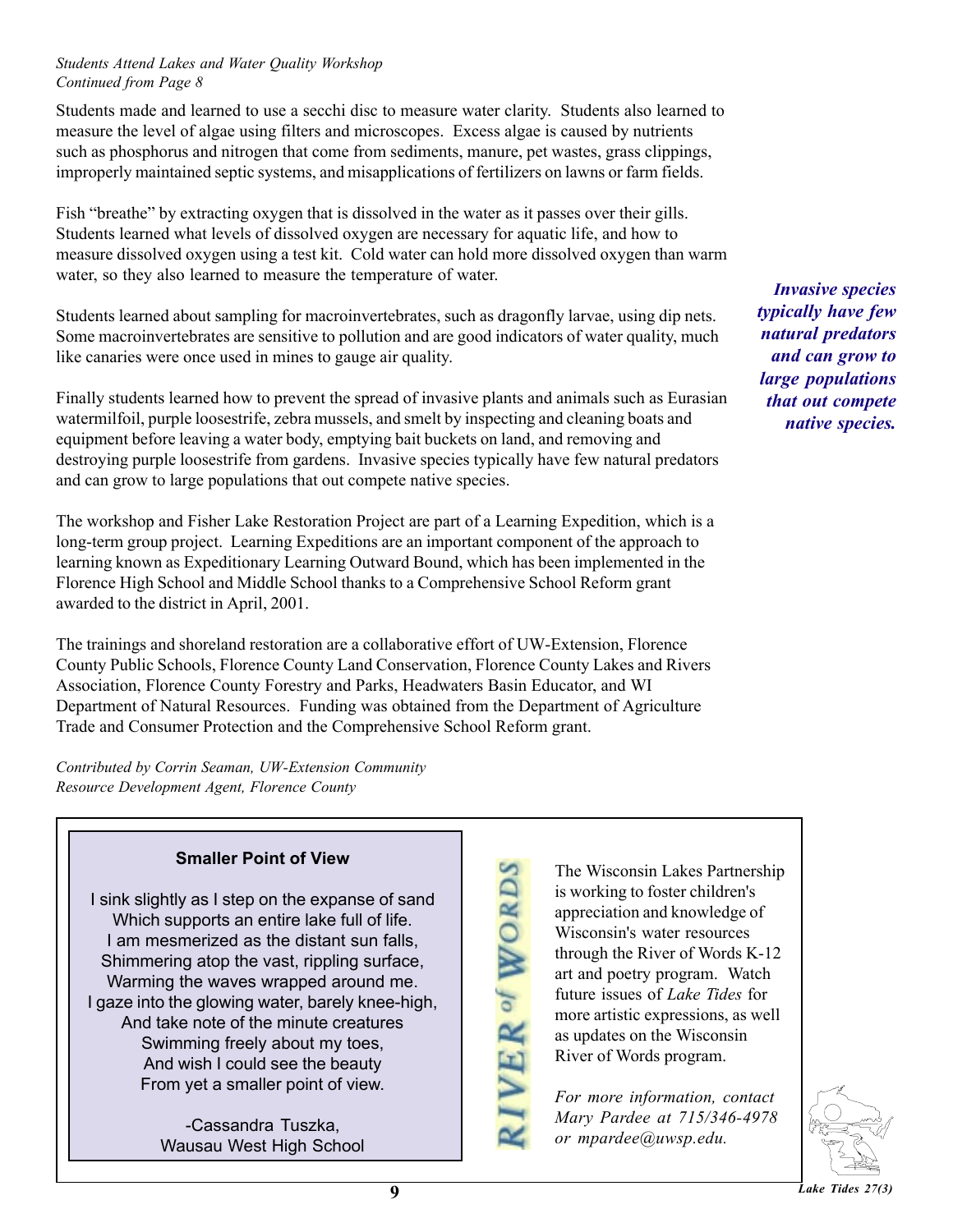# **The Wisconsin Lakes Partnership Photography Contest**

To celebrate the 25th Wisconsin Lake Convention, UWEX, WDNR and WAL are sponsoring a photo contest. Here is an opportunity to both show the state why you love your lakes as well as display your skill with a camera.

#### **Entry Categories**

1. **People enjoying lakes.** Images with people fishing, canoeing, skiing, swimming (limit: three entries per individual)

2. **Natural features around and in lakes and under water**. Examples include wildlife, vegetation, geology, insects, close-ups of aquatic life. (Limit: three entries per individual.)

#### **Rules**

1. The contest is open to anyone.

2. Prints must be at least 8 inches by 10 inches, and mounted on white or black matte board or foam core board, with a margin of at least 2 inches all around. Prints should not be framed or matted. The title and photographer's name and address should be on the back. Entries can be mailed to Bob Korth at the UWEX Lakes Program office by April 4, 2003 (see page 11 for address). Prints can be picked up at the conclusion of the convention or returned (if you do not attend) by including a self-addressed envelope with proper postage.

3. UW-Extension reserves the right to obtain an electronic or film copy of any image entered in the contest, for non-commercial educational or promotional use, with credit given to the photographer. For example, prints may be created for a traveling display that promotes the lake partnership, used in a publication, or used by a lake organization.

**Judging:** Photos will be judged by a 3-member panel. Criteria for judging include visual impact, technical merit and composition.

**Awards and Prizes:** At their discretion, judges may award first, second, and third places, and honorable mentions for each of the two categories.

People enjoying lakes - Prints:  $1^{st}$ ,  $2^{nd}$ ,  $3^{rd}$ , Honorable Mention(s) Natural features - Prints: 1<sup>st</sup>, 2<sup>nd</sup>, 3<sup>rd</sup>, Honorable Mention(s)

All placed entries will receive ribbons and certificates.

| 1 <sup>st</sup> Place: | $$100$ prize |
|------------------------|--------------|
| 2 <sup>nd</sup> Place: | $$50$ prize, |
| $3rd$ place            | \$25 prize   |

The prints will be displayed and judged at the 25th Annual Lakes Convention, April 12-13, 2003, KI Convention Center, Green Bay.

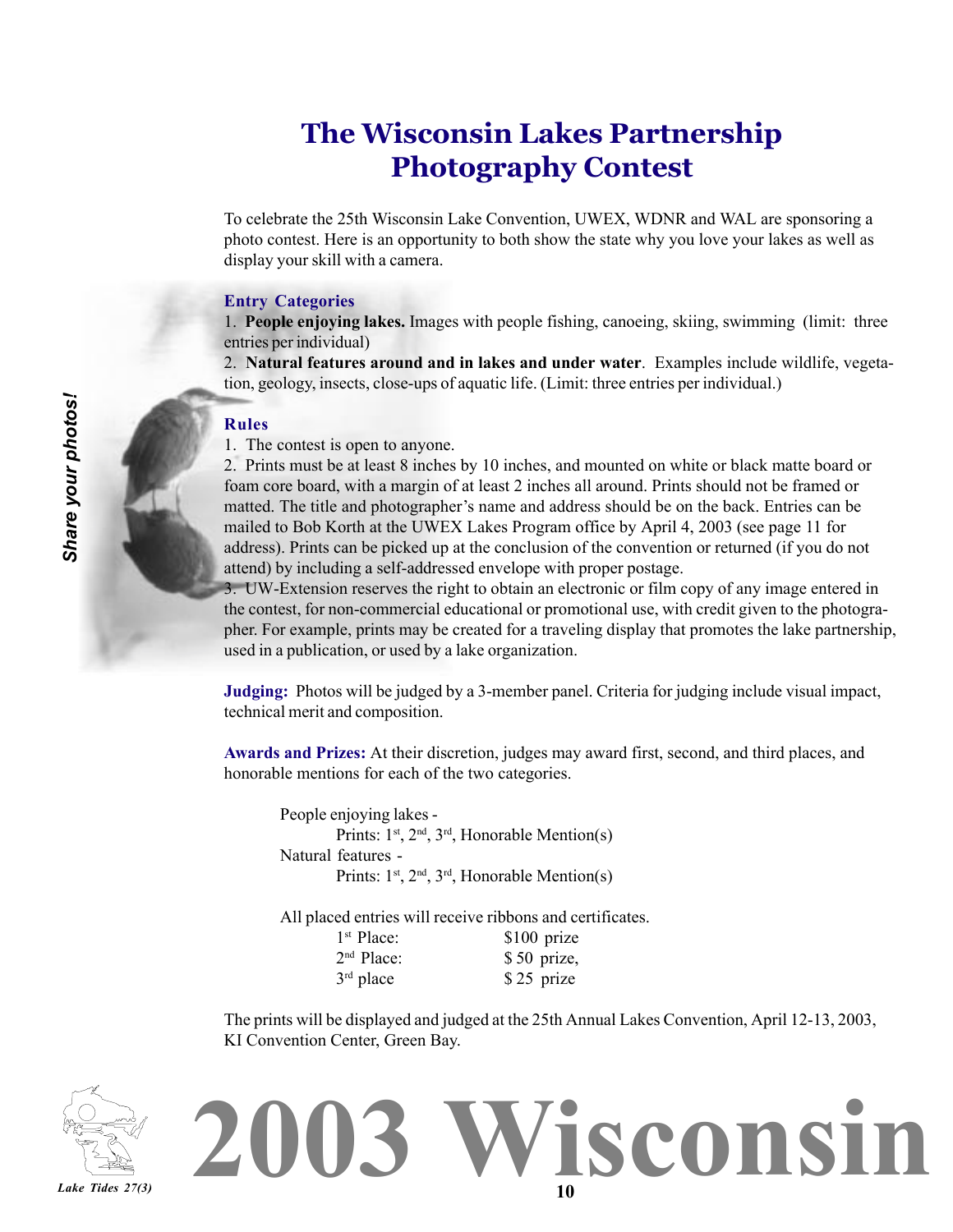# **Silver Reflections/Golden Projections Wisconsin Celebrates 25 Years of Lake Partnerships**

In celebration of the progress made and the lessons learned in lake management over a 25-year (and greater) time period, we invite you to share your stories with the people of Wisconsin.

We invite you to write about the history, the projects, the personalities, the challenges, and the triumphs of your lake community. Gain state-wide recognition for your efforts! We plan on collecting your lake stories and presenting them at the 2003 Wisconsin Lakes Convention, April 12-13, 2003, Green Bay, Wisconsin.

Specifically, we request that the following information be submitted by January 6, 2003:

1. A 500 word or less narrative describing the issues, changes in use and culture, scope of volunteer effort (time, funds, numbers of individuals, partnerships, significant leadership) and projects that took place over a 25 year (or greater) period ("the silver reflections"). Some lake organizations go back 100 years; others are only a few years old. We also ask that you describe future goals and directions ("the golden projections").

2. Black and white or high quality color photos recording the events and milestones in your lake's history.

3. News clips and other publications that document the history and the hard work.

4. Lake contact name (phone, address, email).

5. Electronic files preferred. Send as an attachment to the email address listed below. Typewritten copies will also be accepted.

6. Please send no materials that are "one of a kind." If you want any of the materials returned, please enclose a self-addressed envelope with proper postage.

Stories should be submitted and questions directed to:

Tamara Dudiak UWEX Lakes Program Office College of Natural Resources UW-Stevens Point, WI 54481 715-346-2116 tdudiak@uwsp.edu

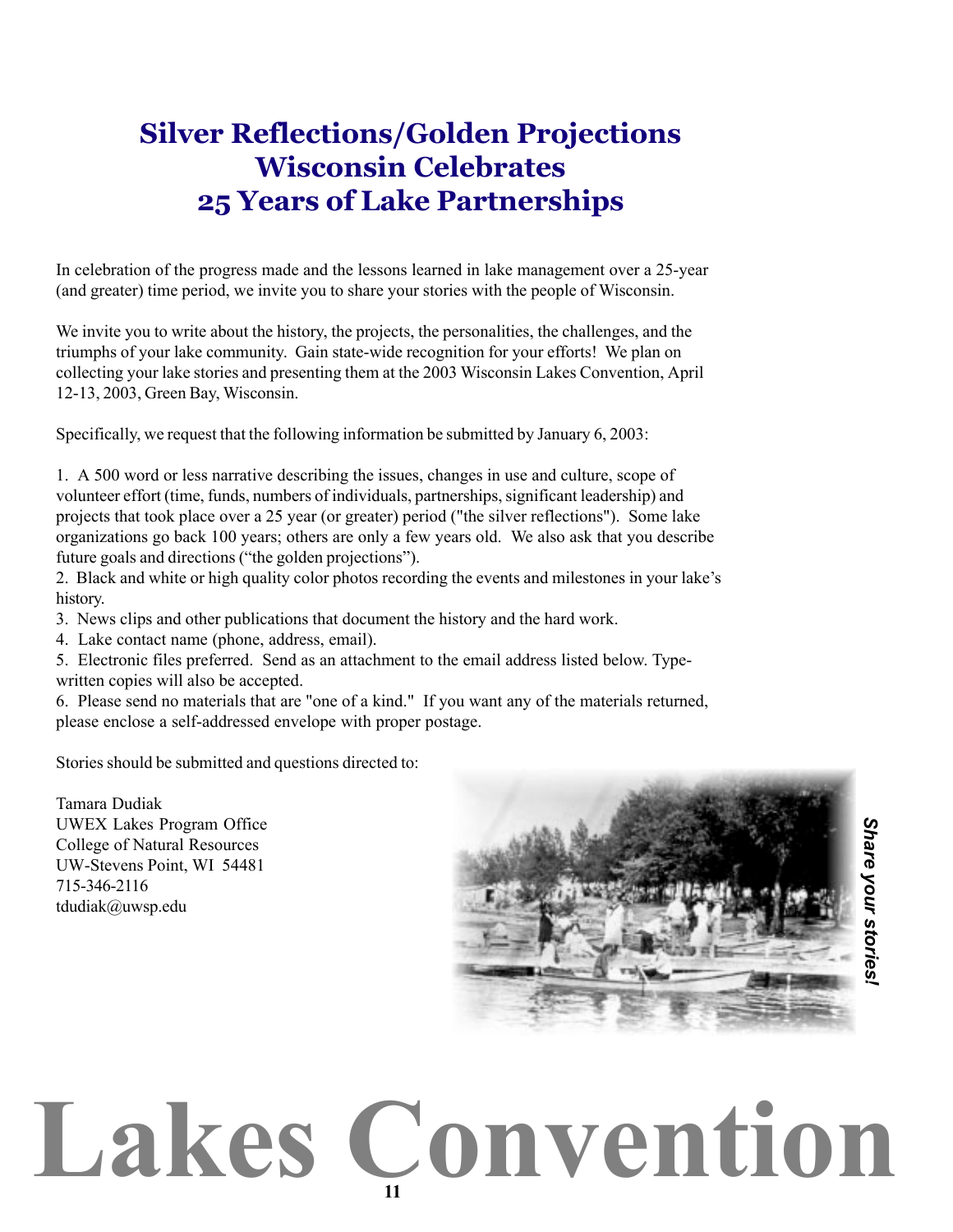

*Invasive species often come into new areas with a competitive advantage, having few if any natural predators in their adopted home.*

Humans have always had a wander lust, and for as long as we have been moving around the planet we have taken all manner of creatures and plants with us. The list of nonnative species transported to our country is very long, some we brought on purpose (apples, potatoes), others by accident (sea lamprey, zebra mussels). Invasive species often come into new areas with a competitive advantage, having few if any natural predators in their adopted home. One study reported by the U.S. Fish and Wildlife Service estimates that the total cost of invasive species in the United States is more than \$100 billion a year.

One aquatic invasive that has made headlines from MSNBC and CNN news to the David Letterman Show, goes by the ominous name, Northern snakehead. A reproducing population of this fish was recently found in a Maryland pond, to the alarm of a few regular anglers. Another more tropical species of snakehead, of which there are 28 species worldwide, was found in Florida waters in

2001. The Northern snakehead, *Channa argus argus*, a fish that looks something like a bowfin with plenty of teeth, snake-like head scales, a torpedo-shaped body, and long dorsal and anal fins, is native to China, tropical Africa, and Asia. The snakehead grows up to 40 inches long and can weigh over 15 pounds. The snakehead is also one of a small number of fish species that can survive in very low oxygen conditions and actually live out of water for 3 to 4 days. Consequently, the species is capable of moving over land from water body to water body. The snakehead is a valued food source in Asia, known for its excellent flavor.

The snakehead is sold in this country by the aquarium trade and in some food markets; it has not yet been found in the wild in Wisconsin.

Secretary of the Interior, Gale Norton, has proposed listing the 28 species of snakehead as an injurious species in the United States. Secretary Norton's proposal calls for listing the species as injurious under the 1981 amendments to the Lacey Act, a law intended to curb illegal trading in fish, wildlife, or plants. The listing would prohibit importing these species of fish or transporting them across state lines without a special permit. The Northern snakehead is a temperate species and capable of surviving cold water temperatures (down to 32 degrees). Experts believe that Wisconsin winters are too harsh to allow the snakehead to survive the season, but they also comment, "never say never"."

*Continued on Page 13*

## **A Lesson Learned...**

We can all play a positive role in preventing the spread of aquatic invasives.

- Be aware of moving living plants and animals via water equipment (boats, bait buckets, water recreation equipment).
- Never dump live or dead bait in the water.
- Never release aquarium fish.
- Check trailers for plants and clean them before relaunching in another water body. (The 2001-2003 Wisconsin budget bill included provisions which prohibits the launching of boats, trailers or boating equipment in a navigable water if any aquatic plants or zebra mussels are attached.)
- Educate friends and neighbors.
- Stay alert for invasive species and report any findings.

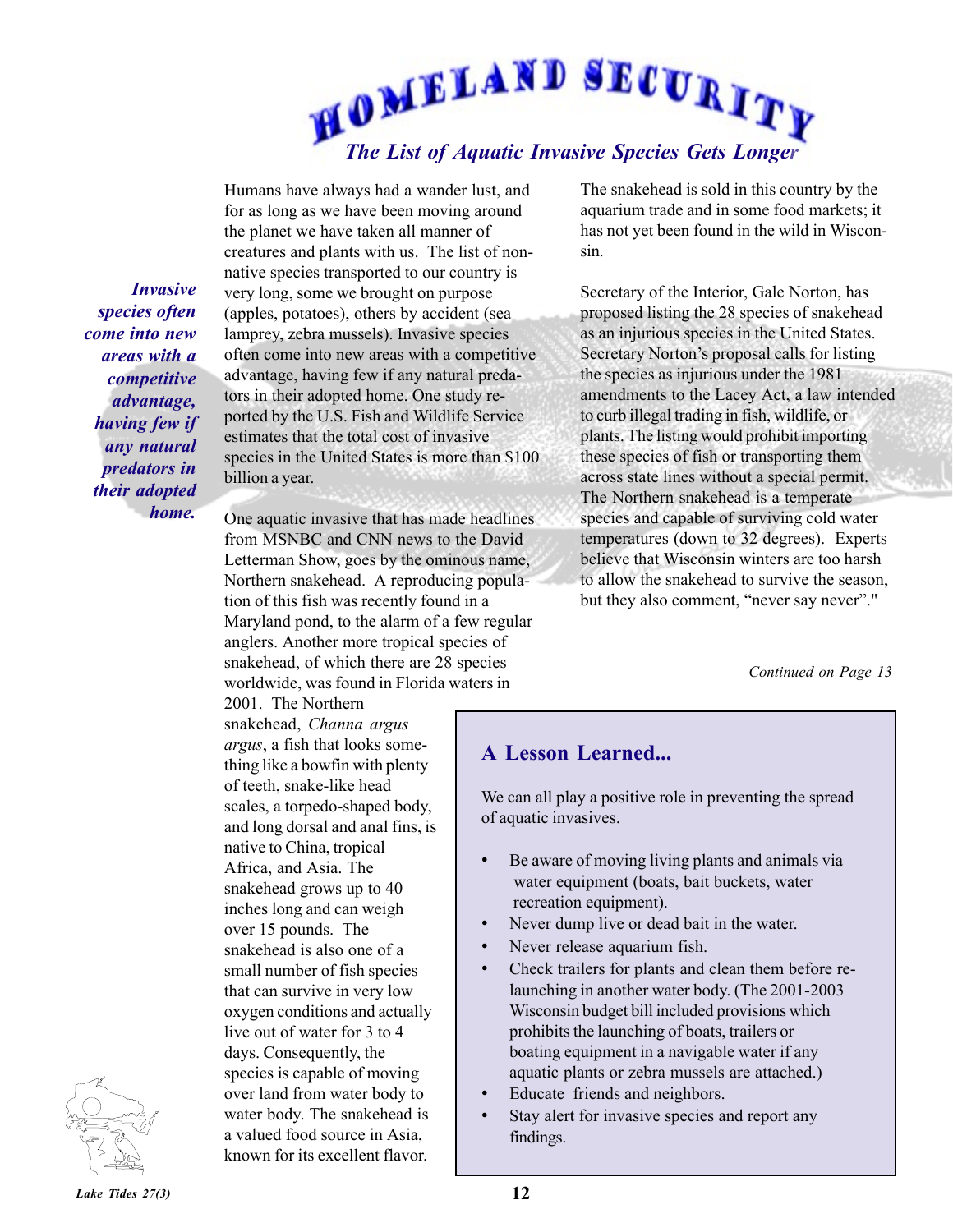*Homeland Security Continued from Page 12*

The other "outsider" is the

Asian carp, of which there are five species, including the grass, bighead and silver carp (which are illegal to raise in Wisconsin). Southern fish farmers introduced these carp in the 1960s and 70s to control phytoplankton and aquatic plants. People speculated as to when these Asian carp would show up in Wisconsin waters. It seems that they have finally arrived. These large river fish are now reproducing in the Mississippi River basin and appear to be moving north. A bighead carp, *Hypophthalmichthys nobilis*, was caught by an Iowa commercial fisherman in lower Pool 9 of the Mississippi River (near Lynxville in Wisconsin).

*Channa argus argus*

Although this finding is not necessarily a sign of a reproducing population, if downriver populations are any indication, it won't be long before we see some young-of-year and juvenile bighead carp. These carp can easily migrate and expand their numbers and scale of distribution in Wisconsin via major tributaries of the Mississippi River. These lunkers often weigh in at over 50 pounds and can have a major impact on an aquatic ecosystem.

*Contributed by Bob Korth, Lakes Specialist, UW-Extension, Stevens Point*

## **Letters to the Editor**

In the Spring, 2002 issue of *Lake Tides*, we ran an article on the potential for Wisconsin to charge user fees on items such as boat trailers and piers to compensate for budget shortfalls.

The article generated many comments with about 51% of individuals against fees and 49% in favor of them. Here are a few examples:

ìI believe user fees should be quantified directly in response to the burden put on the particular environment, in this case, lakes. Quiet sports place the least stress on the lake environment (unless conducted by a group such as a youth camp). Motorized sports stress the environment considerably. Therefore, user fees should be on a scale from low to high, the low end being quiet sports such as kayaks and canoes, and the high end, jet skis and speed boats. As far as piers and swim rafts are concerned, the concern there is the color. They should blend with the environment and become as invisible as possible. I would not like to see a user fee used to justify the yellow, red and blue swim rafts, which are contaminating our lakes. When camps are on a lake, they should pay a considerable user fee in principle since their impact on the lake is of a high magnitude, regardless of the type of activity involved. Camps should not have free use of our citizen's lakes."

ìÖI would like to suggest that your survey is significantly skewed because it only surveyed people at your 2002 Lakes Convention. These are obviously people who can afford to come to the convention and therefore can be presumed to be able to afford to pay the user fees. I protest that such a survey does not, as you allege, "gauge your opinion on user fees (the "your" presumably being those readers of Lake Tides for whom the article was written). (It most certainly does not gauge the opinion of those elderly who happen to be my friends, who live on a lake, but who do not necessarily read Lake Tides) since I faithfully read Lake Tides, but would in no way support such fees and would find them a burden. I feel concern for the environment and for our lakes, but as a homeowner whose property has been reassessed four times in the last six years, I find the insatiable hunger of government at every level for more and more money raised by taxes on me and on all to be worse than excessive, it is a danger to us, perhaps akin to terrorism. Please reconsider your support of these fees."

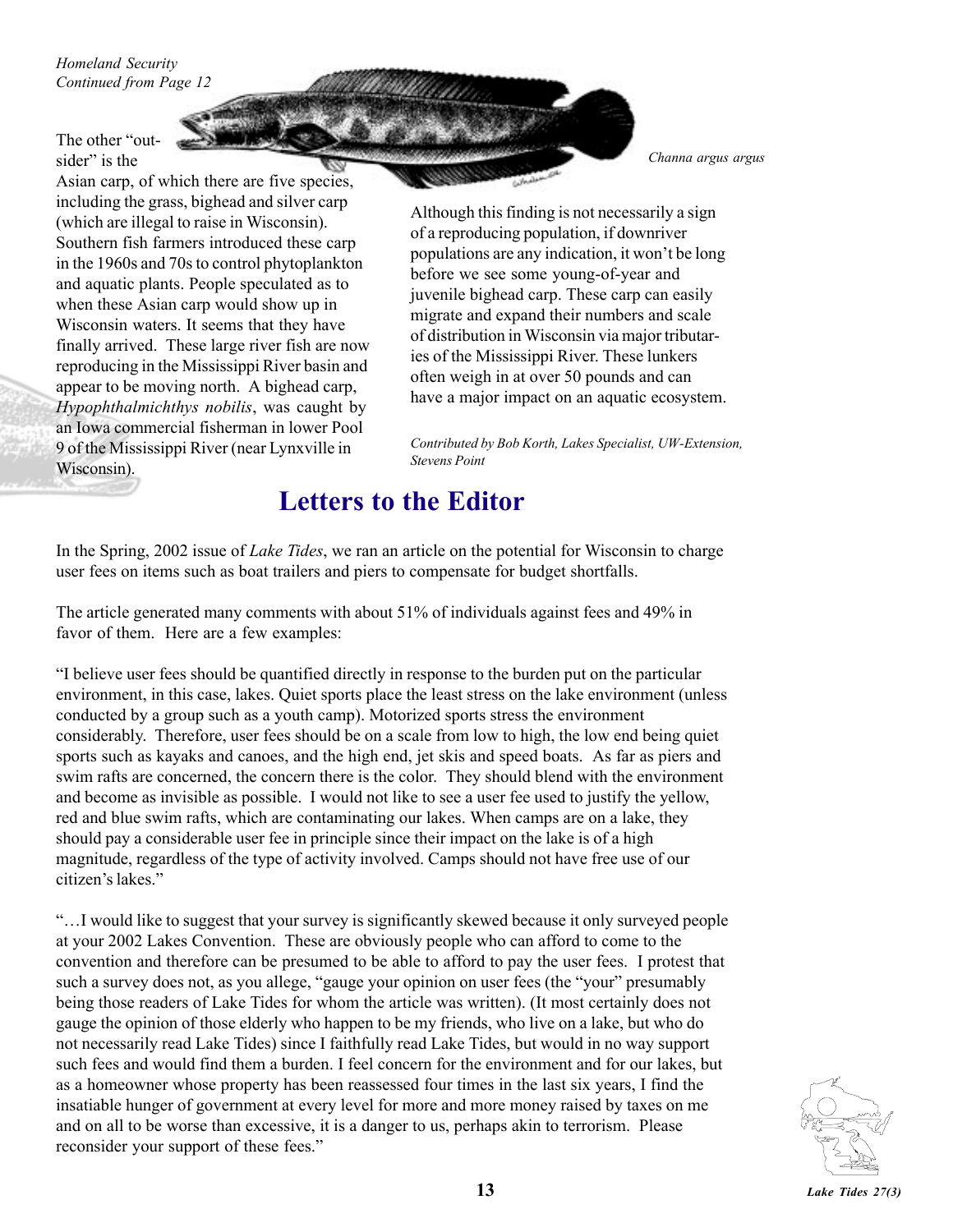## **"Phantom Units": Dockominiums Journey through the Wisconsin Court System**

This summer, the Wisconsin Supreme Court issued a decision on a case that has drawn considerable interest and touched on many fundamental questions relating to the public trust doctrine and the transferability of riparian rights. *ABKA Limited Partnership v. Wisconsin Department of Natural Resources*, 2002, grew out of a proposal developed by ABKA to convert a marina on Lake Geneva in Walworth County to a condominium form of ownership.

Abbey Harbor marina was first developed back in 1962 when an area along the shore of Lake Geneva was dredged to create "a marina and boat storage". ABKA gained ownership of the marina in 1973 and, over time, the marina came to consist of 407 boat slips. In 1995, ABKA filed a condominium declaration in an effort to convert the marina into a condominium form of ownership. The declaration envisioned the creation of 407 units. A "unit" in this case, however, did not consist of a condominium or residential unit, but rather a four by five by six inch "lock box." Each unit or "dockominium" came with the standard set of riparian rights as well as the use of an individual boat slip. Each unit sold for approximately \$50,000.

The court focused on two main issues: did the dockominium concept violate the state's prohibition again the conveyance of riparian rights, and ; was the dockominium unit a legal condominium unit under Wisconsin condominium law.

On the first question, the court reviewed the basis for the legislature's prohibition against the transfer of riparian rights. The statutory section of interest, s. 30.133 Wis. Stats. states, "no owner of riparian land that abuts a navigable water may convey, by easement or by a similar conveyance, any riparian right in the land to another person, except for the right to cross the land in order to have access to the navigable water." By virtue of ownership of waterfront property, riparians have certain rights. These rights include the right to access the waters, make reasonable use of the water for agricultural, domestic and recreational

purposes, and the right to construct a pier. The court pointed out that states across the country vary in the extent to which they allow for the transfer of riparian rights apart from the land to which these rights were attached. Wisconsin, however, represents the exception and, as of 1994 when s. 30.133 was passed, prohibits all transfer "by easement or similar conveyance."

ABKA objected to the applicability of this statutory section on the grounds that the purchasers of the dockominium units were legitimate owners of riparian property and thus there was no attempt to illegally convey riparian rights.

This claim leads us to the second issue addressed by the court: whether ABKA's dockominium unit is a valid unit under Wisconsin's condominium law. The court concludes that the dockominium is not a legitimate unit, refers to it as a kind of "phantom unit," and reaches this decision principally on the grounds that Wisconsin's law requires that the condominium unit have "independent use." The boat slip, which is conveyed with the lock box, clearly has independent use: providing a space to park a boat. However, the court points out that the real unit, according to the condominium declaration, is the four by five by six inch lockbox located in the harbor house. This unit, the court asserts, has no independent use within the meaning of Wisconsin's condominium law and as required by state statute. The argument is somewhat complex, but essentially the court concludes that the lock box is not a valid unit and so the owners do not own real property as claimed by ABKA. As the court stated,  $\lq(w)$ ithout a valid unit, the unit "owners" do not hold real property, and the declaration is left to convey nothing more than riparian rights unattached to any real property interest...Under s. 30.133, riparian rights must be conveyed as attached to something; here they are attached to nothing."

The court concludes by distinguishing residential condominium units from the lock

*Continued on Page 15*

*"Under s. 30.133, riparian rights must be conveyed as attached to something; here they are attached* to nothing."

*Wisconsin Supreme Court*



*Lake Tides 27(3)* **14**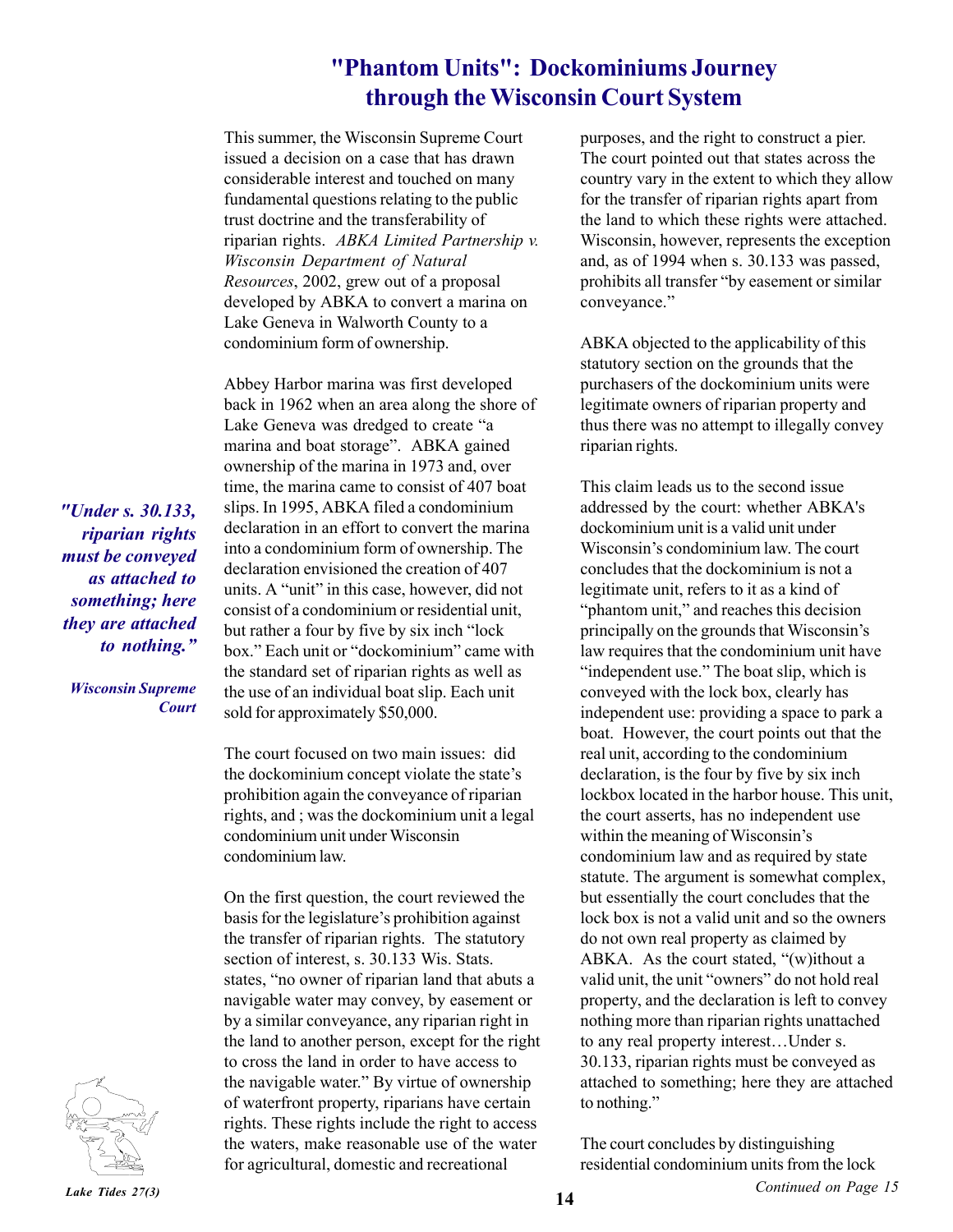*Phantom Units Continued from Page 14*

boxes proposed by ABKA. The court points out that a condominium unit, unlike the lock box, has independent use as living space for people. These units would have been legitimate under state law and would have resulted in riparian status for the purchasers of the units, thus allowing for the use of the boat slip.

The concurring opinion offered by Justice William Bablitch is most interesting as it addresses the public trust issues discussed by the Court of Appeals, but neglected by the Supreme Court. Justice Bablitch agrees with the majority opinion, but points out that the decision does not go far enough in establishing that "dockominiums are a per se violation of the public trust doctrine." Drawing significantly from the brief filed by the Wisconsin Association of Lakes, he states that the transfer of dockage rights through a condominium arrangement is illegal under s. 30.133 because granting one riparian the right to divide the riparian zone into numerous "lots" will ultimately result in serious negative" effects on the state's public waters and subvert the protections afforded by the public trust doctrine.

*Contributed by Tamara Dudiak, Lakes Specialist, UW-Extension, Stevens Point.*

*To read the opinion in this case and for other legal resources, go to www.wisbar.org/legalres/ index.html#caselaw.*

## **Waters of Wisconsin: Making a Difference**

Itís a working conference with legs - a gathering of leading water experts and concerned citizens to lay the groundwork for a comprehensive, long-term policy for the use and sustainability of Wisconsin's waters. And it is a place to celebrate, through art, poetry, and music, the importance and beauty of water in our lives, to remind ourselves why this precious and endangered resource must be protected...now!

The challenges and threats Wisconsin's waters face are the stuff of headlines on a regular basis. Here's your chance to learn more about these problems, the "big picture" they are part of, and help move our state towards possible solutions. The Waters of Wisconsin Forum, to take place **October 21-22, 2002**, at Monona Terrace in Madison will offer two days of discussion, debate, and reflection, and the chance to participate in an effort we believe could significantly improve the future of water in Wisconsin.

For more information about Waters of Wisconsin, visit www.wisconsinacademy.org or contact Amanda Okopski, Forum Director, at aokopski@wisc.edu.

**C A L E N D A R August 14, 2002** - Northern Region Water Resources Workshop, Holiday Inn Express, Rhinelander. 4:00-9:30 p.m., with dinner. Contact WAL at 1-800-542-5253. **August 17, 2002** -Tour shoreland buffers on Wisconsinís deepest lake. Saturday, August 17, 2002, from 8 a.m. until noon. Contact the Green Lake Association, 920-294-6480. **August 22, 2002** - Shoreland Restoration Workshop, 6:30-9 p.m. at the Stephenson Town Hall (located on County Hwy X in Marinette County). Contact Kendra Axness, UW-Extension Basin Educator, e-mail: kendra.axness@ces.uwex.edu, 715-582-1002. **September 6, 2002** – Aquatic Plant Harvesting Seminar, Waukesha County Technical College, 800 Main Street Pewaukee. Registration 7:30-8:30 a.m. Contact 262-392-2162. **September 19-20, 2002** – Lake Leaders Institute, Kemp Station. **October 21-22, 2002** – Waters of Wisconsin Forum, Monona Terrace, Madison. See article above. **October 29 - November 2, 2002** - NALMS, Anchorage, Alaska. **April 10-12, 2003** - Wisconsin Lakes Convention at the Regency Suites in Green Bay.

*The challenges and threats Wisconsin's waters face are the stuff of headlines on a regular basis.*